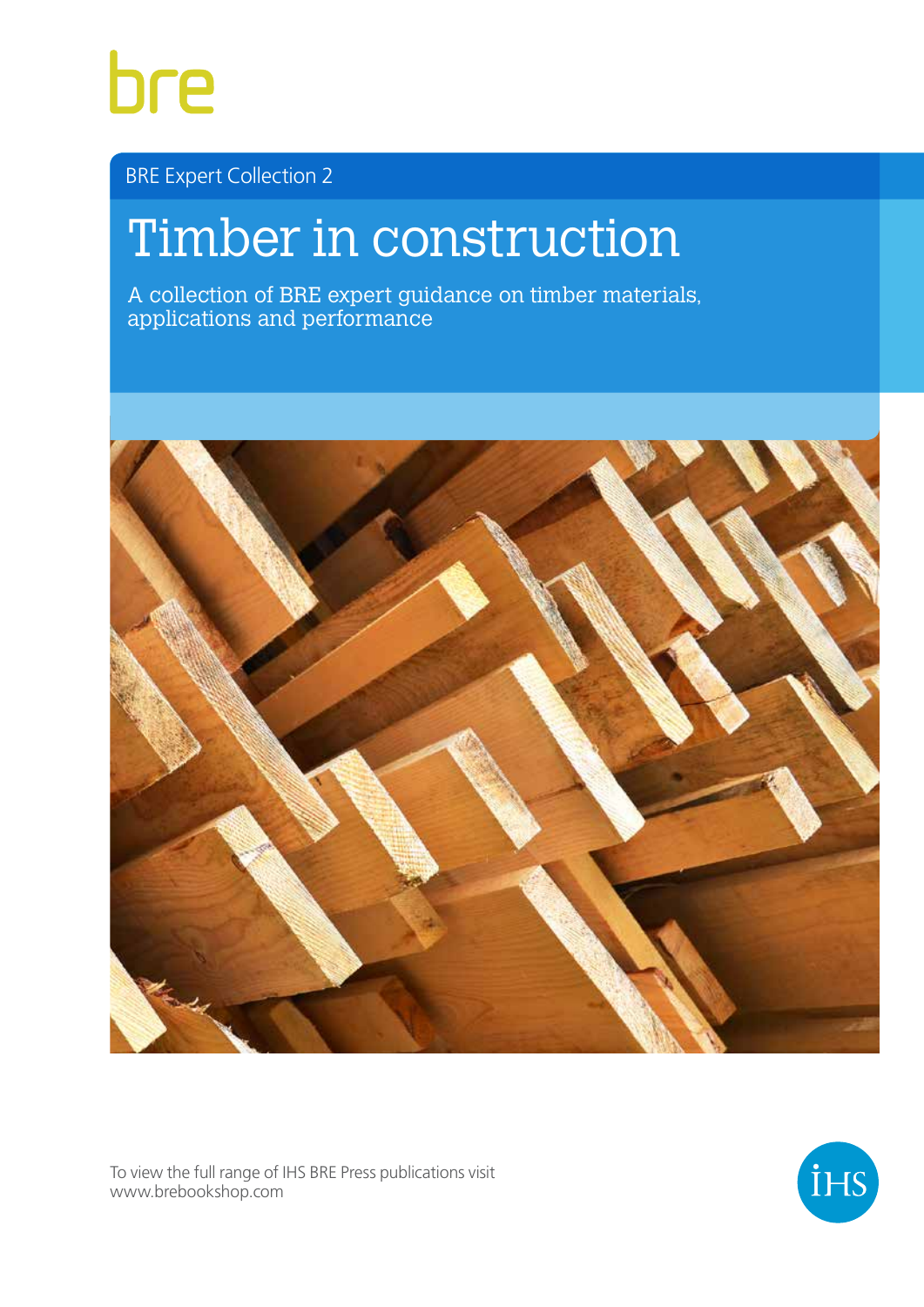# **Introduction**

#### **Welcome to the BRE Expert Collections.**

IHS BRE Press is the exclusive publisher of BRE publications. Publications are produced in various series, which are outlined below. Information on how to purchase BRE publications is given on the next page, together with information about BRE and IHS.

This pdf contains a valuable collection of short BRE publications on timber materials, applications and performance. It is one of a series of collections of BRE expert guidance and advice on the built environment, each offering exceptional value for construction professionals.

Adobe Acrobat Reader X or later for Windows or Macintosh is required to run this pdf. The pdf can be searched using the bookmarks panel and the links from the emboldened text on the Contents pages.

#### BRE publication types

**Digests** are authoritative summaries of the state-of-the-art on specific topics in construction design and technology. They draw on BRE expertise and provide essential support for all involved in design, specification, construction and maintenance.

**Information Papers** summarise recent innovation and research findings, and give advice on how to apply this information in practice.

**Good Building Guides** give concise guidance on the principles and practicalities of achieving goodquality building. These highly illustrated practical guides draw on BRE experience and research, and other sources, to provide clear technical advice and solutions.

**Good Repair Guides** are an extensively illustrated series, providing practical information on the identification, diagnosis and repair of defects. Good Repair Guides look at what went wrong, explain why, and give practical advice on how to put it right.

**Books, reports and manuals** present research, innovation, best practice and case studies in more detail.

**BRE Connect Online** is an online subscription to **all** BRE publications. Information about BRE Connect Online is include[d HERE.](#page--1-0)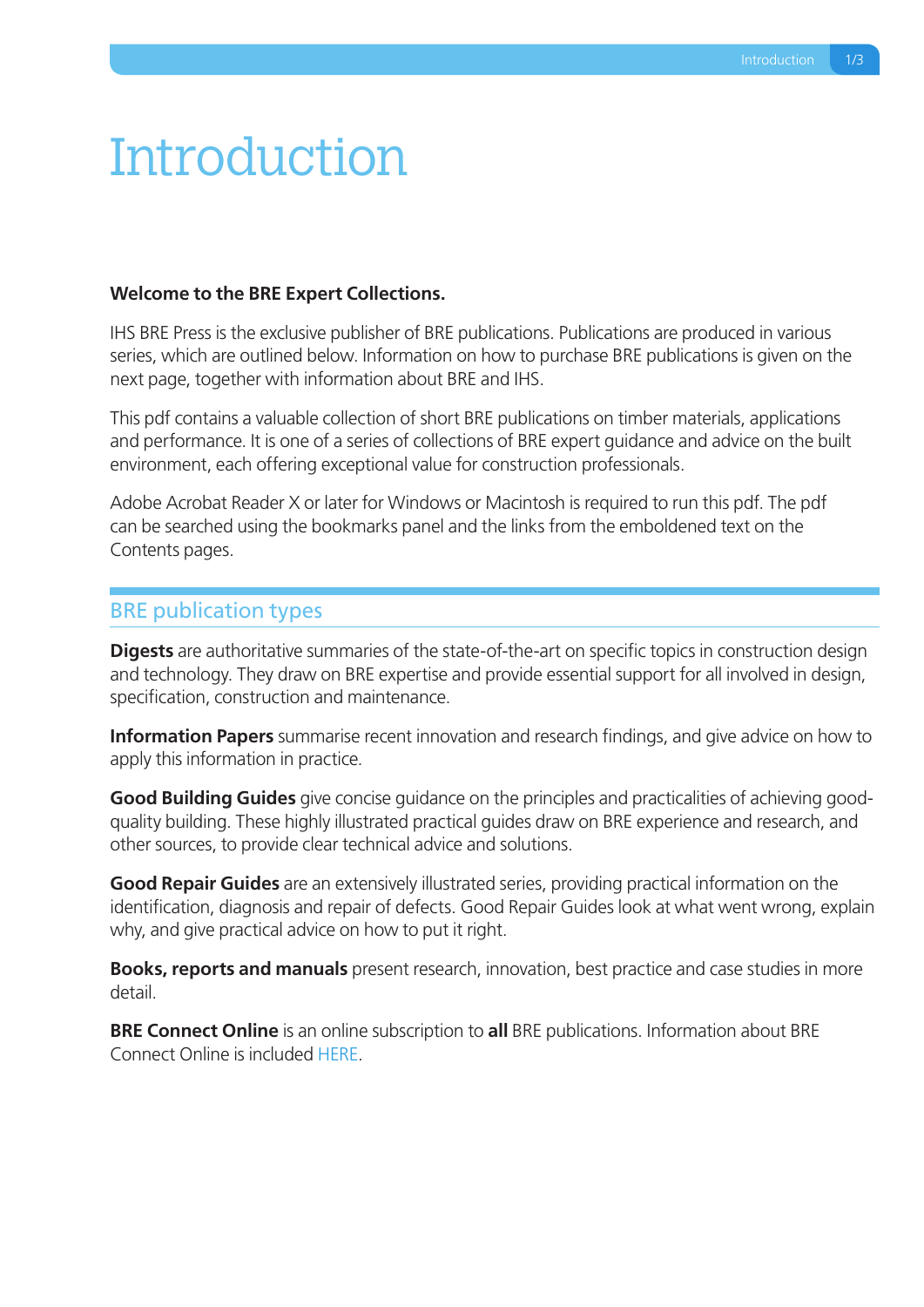### Buying BRE publications

Online: www.brebookshop.com to order hard copy and pdf publications

Tel: +44 (0) 1344 328038, Email: brepress@ihs.com

Mail: IHS BRE Press, Willoughby Road, Bracknell RG12 8FB, UK

#### About BRE

BRE Group (BRE) is a world-leading centre of built environment expertise, research and training, and includes a third-party approvals organisation offering certification of products and services to international markets.

**BRE** is owned by BRE Trust, the largest UK charity dedicated specifically to research and education in the built environment. BRE Trust uses the profits made by BRE to fund new research and education programmes that advance knowledge, innovation and communication for public benefit.

Information about BRE can be foun[d HERE.](http://www.bre.co.uk/)

#### About IHS

**IHS** (NYSE: IHS) is the leading source of information, insight and analytics in critical areas that shape today's business landscape. Businesses and governments in more than 165 countries around the globe rely on the comprehensive content, expert independent analysis and flexible delivery methods of IHS to make high-impact decisions and develop strategies with speed and confidence. IHS is the exclusive publisher of BRE publications.

IHS Global Ltd is a private limited company registered in England and Wales (no. 00788737).

Registered office: Willoughby Road, Bracknell, Berkshire RG12 8FB. www.ihs.com

Information about IHS can be foun[d HERE.](http://www.ihs.com/index.aspx)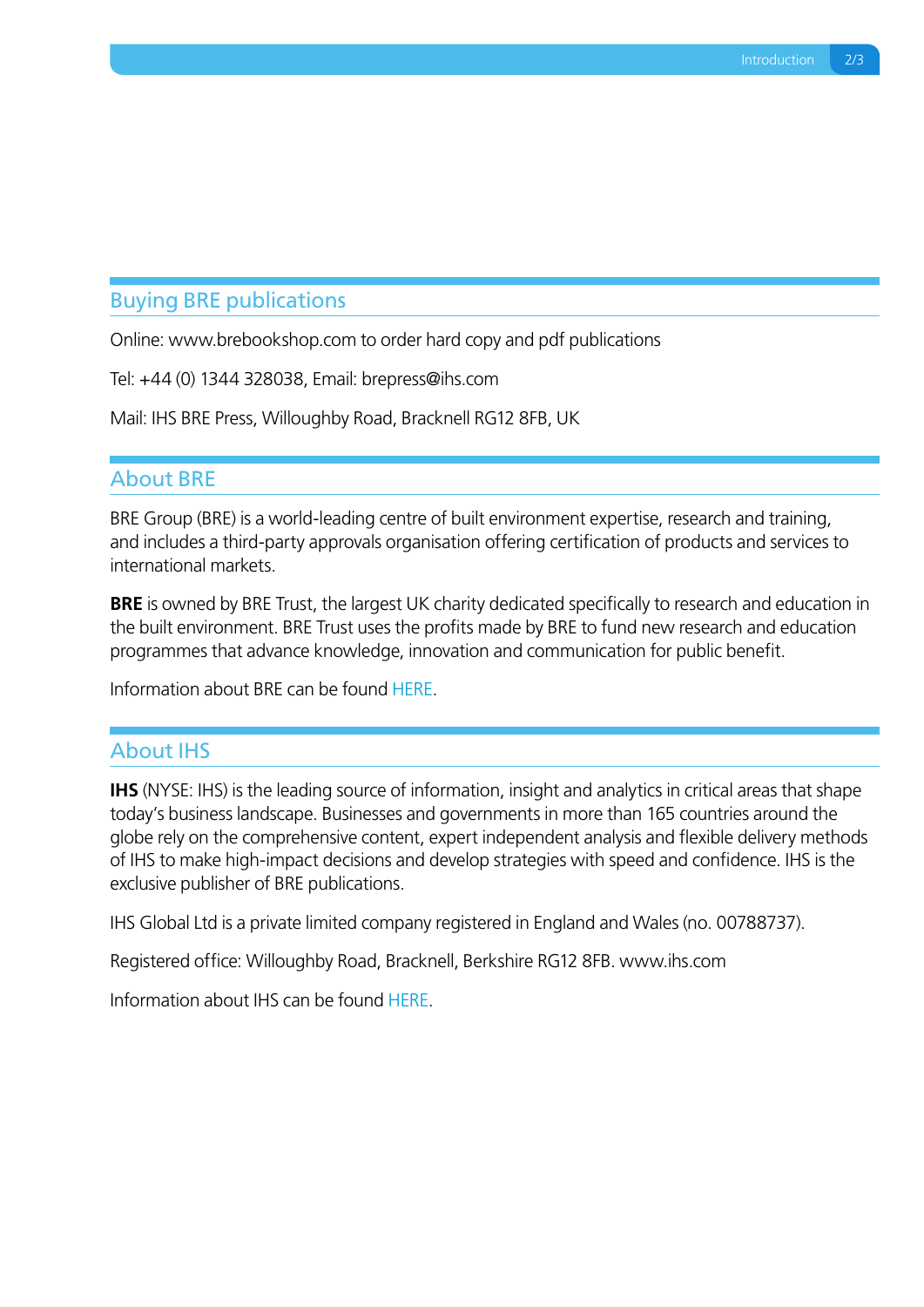Any views expressed in this publication are not necessarily those of BRE or IHS. BRE and IHS have made every effort to ensure that the information and guidance in this publication were accurate when published, but can take no responsibility for the subsequent use of this information, nor for any errors or omissions it may contain. To the extent permitted by law, BRE and IHS shall not be liable for any loss, damage or expense incurred by reliance on the information or any statement contained herein.

© IHS 2015. No part of this publication may be reproduced or transmitted, in any form or by any means, electronic, mechanical, photocopying, recording or otherwise, or be stored in any retrieval system of any nature, without prior written permission of IHS. Requests to copy any part of this publication should be made to:

The Publisher, IHS BRE Press, Garston, Watford, Herts WD25 9XX, UK Tel: +44 (0) 1923 664761, Email: brepress@ihs.com

AP 300 ISBN 978-1-84806-401-0

Designed and published by IHS BRE Press

Any third-party URLs are given for information and reference purposes only and BRE and IHS do not control or warrant the accuracy, relevance, availability, timeliness or completeness of the information contained on any third-party website. Inclusion of any third-party details or website is not intended to reflect their importance, nor is it intended to endorse any views expressed, products or services offered, nor the companies or organisations in question.

For enquiries concerning the research reported in BRE publications, please contact: BRE Central Customer Services: Tel. +44 (0)333 321 8811; Email CustomerServices@bre.co.uk; www.bre.co.uk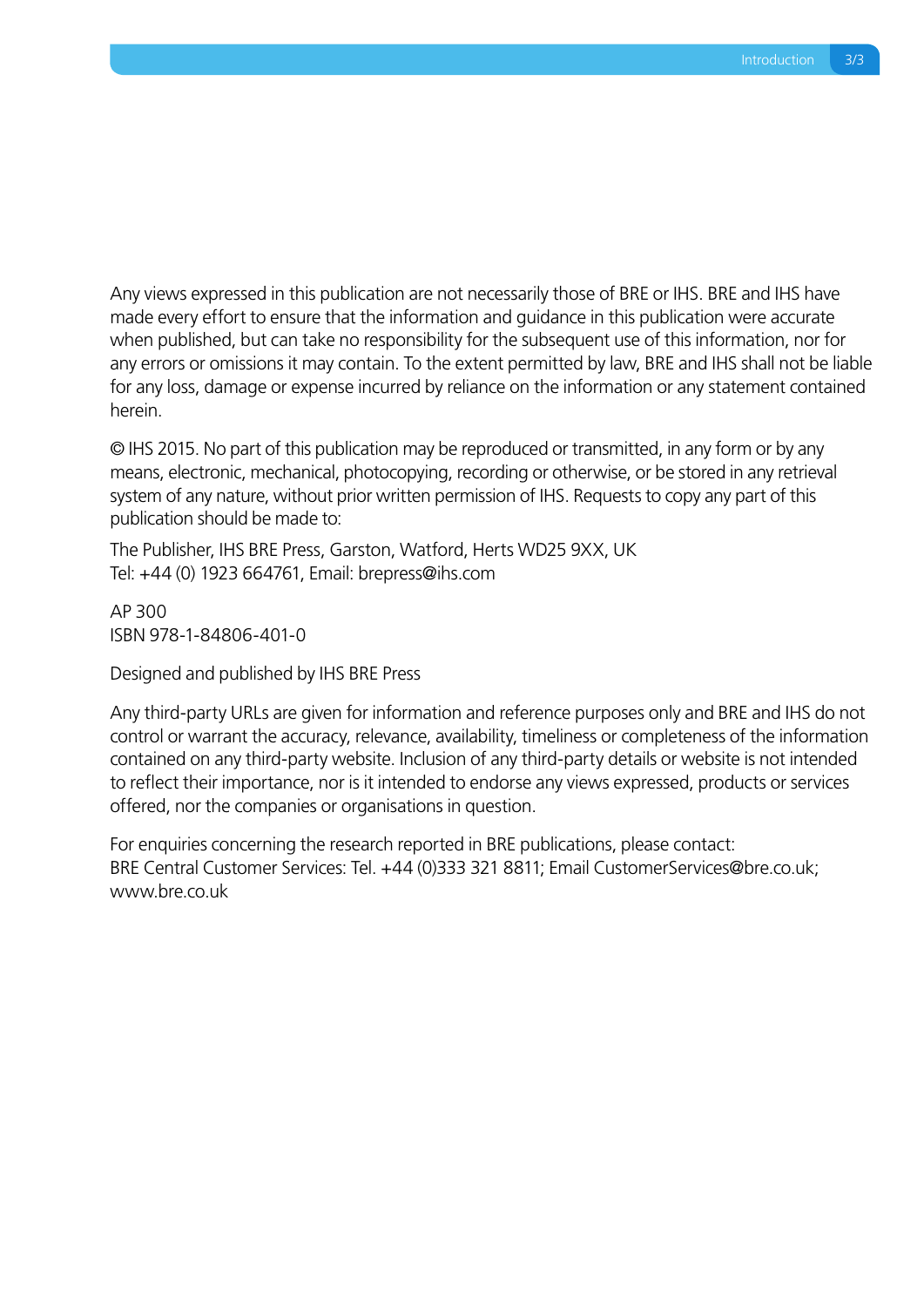# **Contents**

### **[Timber in construction](#page--1-0)**

| Assessment of timber structures                                             | <b>DG 517</b> |
|-----------------------------------------------------------------------------|---------------|
| External timber structures: preservative treatment and durability           | <b>DG 503</b> |
| Innovation in timber supply at the London 2012 Olympic and Paralympic Games | IP 17/12      |
| Specifying structural timber                                                | <b>DG 416</b> |
| Timber bridges                                                              | <b>DG 481</b> |
| Timber cladding                                                             | <b>DG 521</b> |
| Timber frame buildings: a guide to the construction process                 | <b>DG 496</b> |
| Timber frame construction: an introduction                                  | GG 60         |
| Using UK-grown Douglas fir and larch timber for external cladding           | <b>DG 494</b> |
| Using UK-grown Sitka spruce for exterior cladding                           | <b>DG 500</b> |

## **[Timber performance and protection](#page--1-0)**

| Durability of timber in ground contact                                                   | IP 14/01        |
|------------------------------------------------------------------------------------------|-----------------|
| Identifying damage by wood-boring insects                                                | <b>DG 307</b>   |
| Incising UK-grown Sitka spruce                                                           | <b>IP 13/05</b> |
| Modified wood: an introduction to products in UK construction                            | <b>DG 504</b>   |
| Preservative-treated timber: ensuring conformity with European Standards                 | IP 6/99         |
| Service life prediction of timber cladding: developments in standards and specifications | IP 16/12        |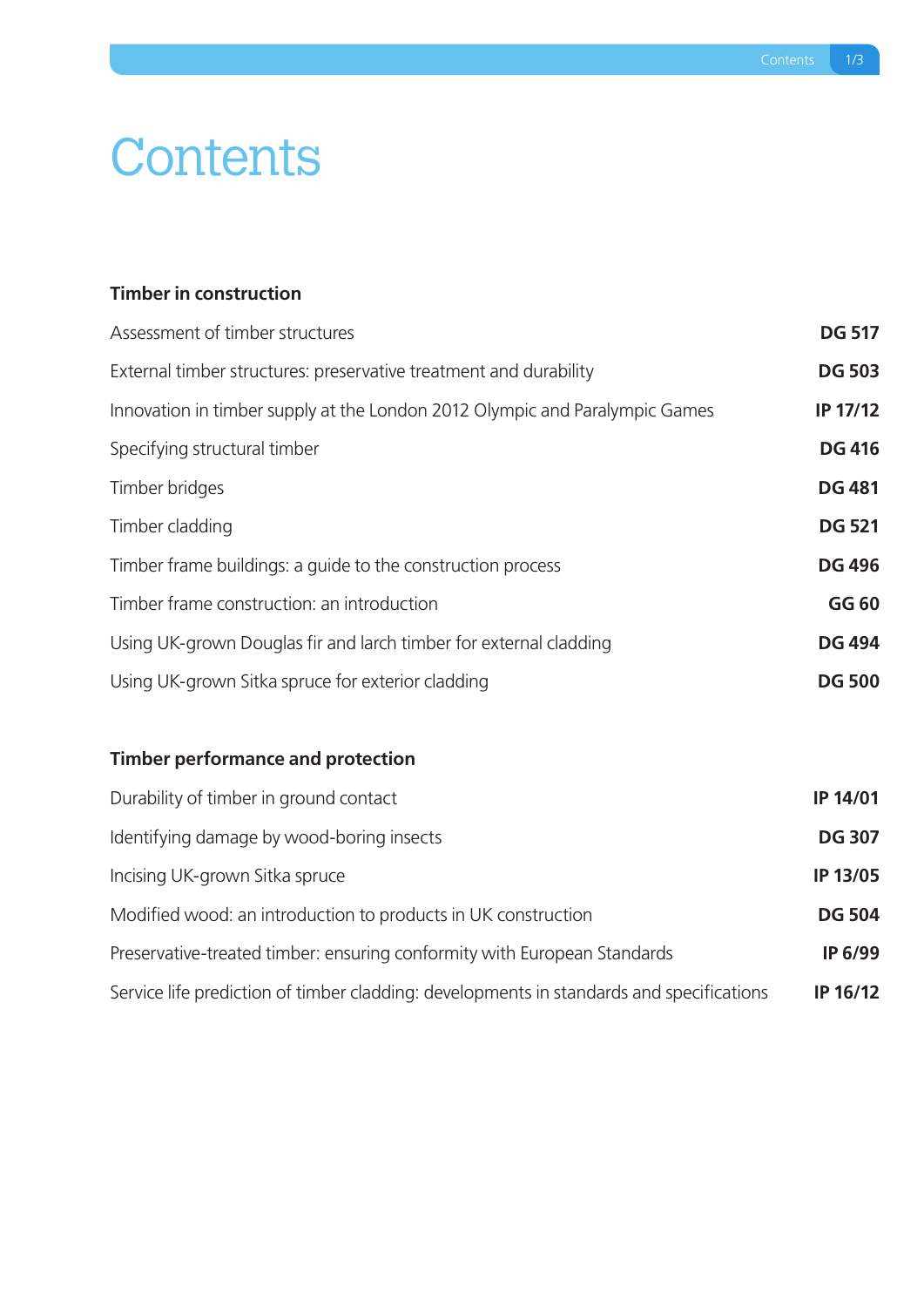| Termites and UK buildings:<br>Part 1 – Biology, detection and diagnosis | <b>DG 443-1</b> |
|-------------------------------------------------------------------------|-----------------|
| Part 2 – Control and management of subterranean termites                | <b>DG 443-2</b> |
| ThermoWood® cladding: a technical summary                               | IP 10/14        |
| Wet rots: recognition and control                                       | <b>DG 345</b>   |
| Wood rot: assessing and treating decay                                  | <b>GR 12</b>    |
| Wood-boring insect attack:<br>Part 1 – Identifying and assessing damage | <b>GR 13-1</b>  |
| Part 2 – Treating damage                                                | <b>GR 13-2</b>  |

## **[Wood technology](#page--1-0)**

| Advances in timber grading                                                                                      | <b>DG 445</b>   |
|-----------------------------------------------------------------------------------------------------------------|-----------------|
| British grown Douglas fir: growth rate and density relating to visual grading<br>and strength class attribution | IP 3/14         |
| Bio-resins in construction: a review of current and future developments                                         | <b>IP 4/12</b>  |
| Drying distortion of timber: guidance on selection, conditioning and handling                                   | <b>DG 514</b>   |
| Green gluing of timber: a feasibility study                                                                     | <b>IP 10/05</b> |
| Guide to machine strength grading of timber                                                                     | <b>DG 476</b>   |
| Hardwoods for joinery and construction:<br>Part 1 - Technical assessment methods                                | <b>DG 431-1</b> |
| Part 2 – Test results and recommendations                                                                       | <b>DG 431-2</b> |
| Part 3 – Test results and recommendations                                                                       | <b>DG 431-3</b> |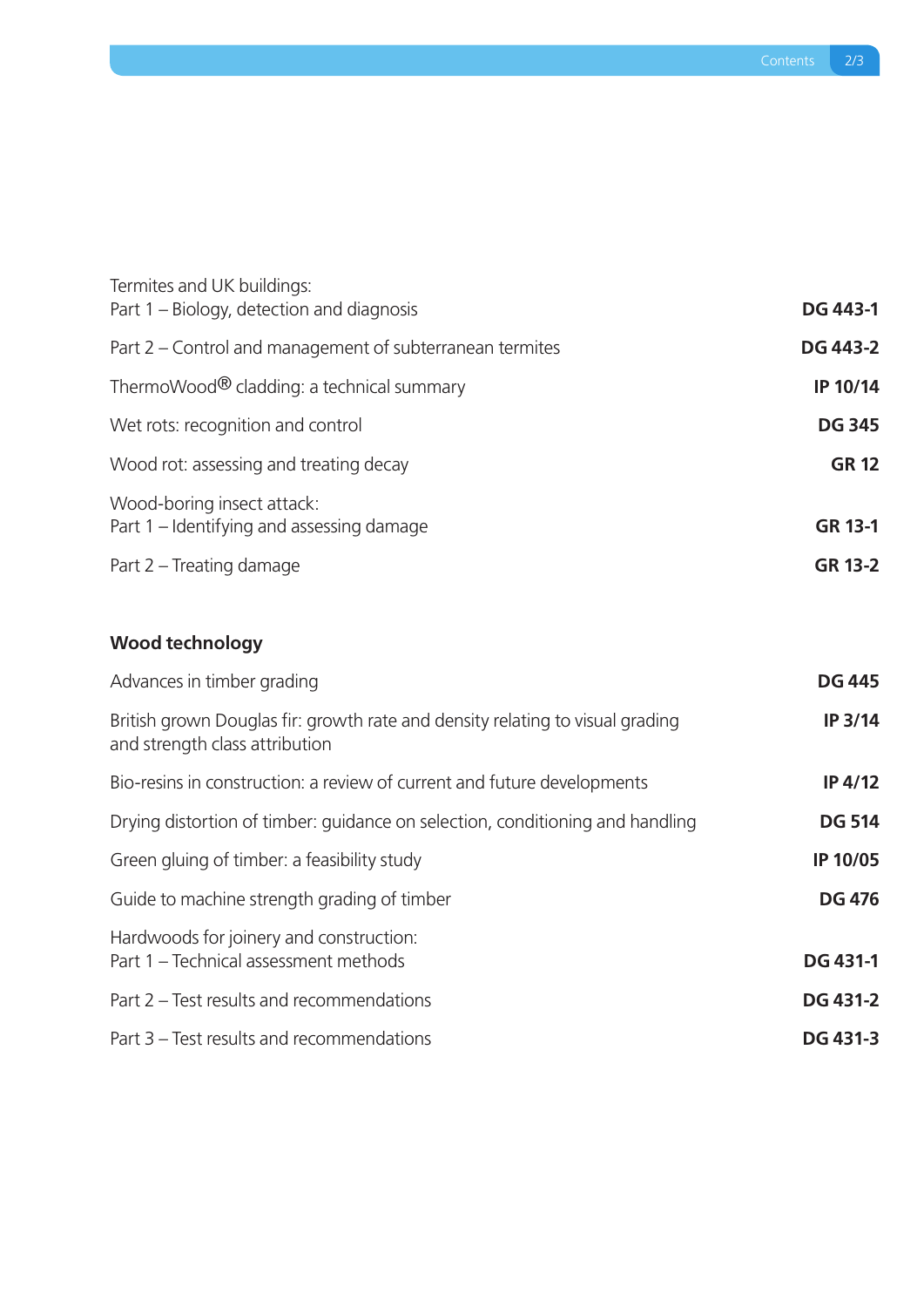| Timber grading and scanning                                | <b>DG 492</b>   |
|------------------------------------------------------------|-----------------|
| Wood-based panels:<br>Part 1 – Oriented strand board (OSB) | <b>DG 477-1</b> |
| Part 2 – Particleboard (chipboard)                         | <b>DG 477-2</b> |
| Part 3 – Cement-bonded particleboard                       | <b>DG 477-3</b> |
| Part 4 – Plywood                                           | <b>DG 477-4</b> |
| Part 5 – Medium density fibreboard (MDF)                   | <b>DG 477-5</b> |
| Part 6 – Hardboard, medium board and softboard             | <b>DG 477-6</b> |
| Part 7 – Selection                                         | <b>DG 477-7</b> |
| <b>BRE Expert Collections</b>                              |                 |
| <b>Related books 1</b>                                     |                 |
| <b>Related books 2</b>                                     |                 |
| <b>BRE Building Elements series</b>                        |                 |
| <b>BRE Connect Online subscription service</b>             |                 |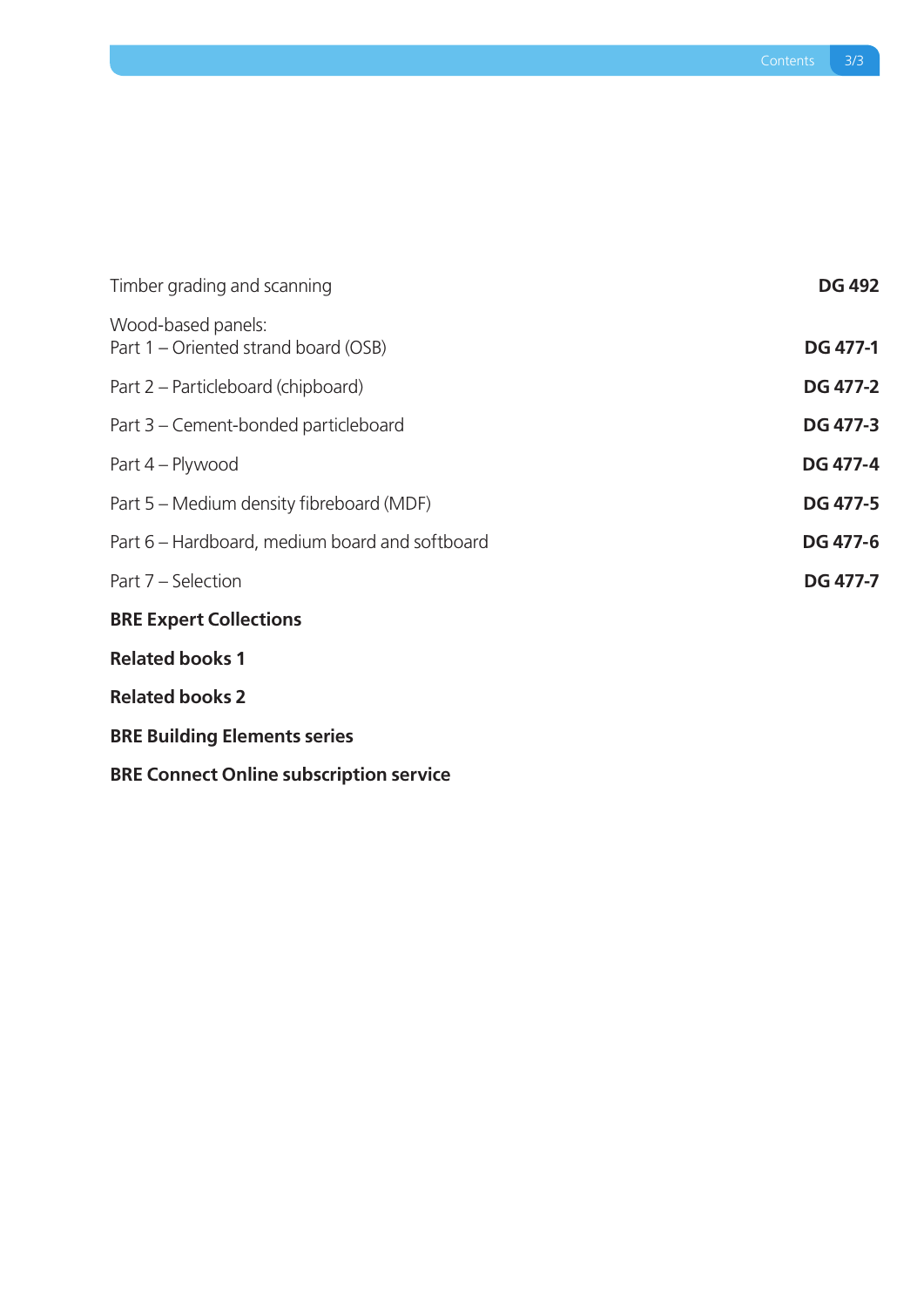# BRE Expert Collections

**The BRE Expert Collections provide compilations of BRE Digests, Good Building Guides, Good Repair Guides and Information Papers on specific built environment topics. Each collection gives guidance and advice from industry experts at BRE and offers exceptional value for construction professionals.**

- **1** Concrete in construction A collection of BRE expert guidance on concrete materials, applications and performance
- **2** Timber in construction A collection of BRE expert guidance on timber materials, applications and performance
- **3** Climate resilience A collection of BRE expert guidance on managing climate risks in the built environment
- **4** Resource efficiency, site operation and handover A collection of BRE expert guidance on construction site operation and management
- **5** Air quality, radon and airtightness A collection of BRE expert guidance on the design and construction of new and existing buildings

### **6** Daylight and shading

A collection of BRE expert guidance on designing for daylight and sunlight, and shading of buildings

More BRE Expert Collections coming soon:

- Condensation and dampness
- Energy
- Fire and security
- Sustainability and green issues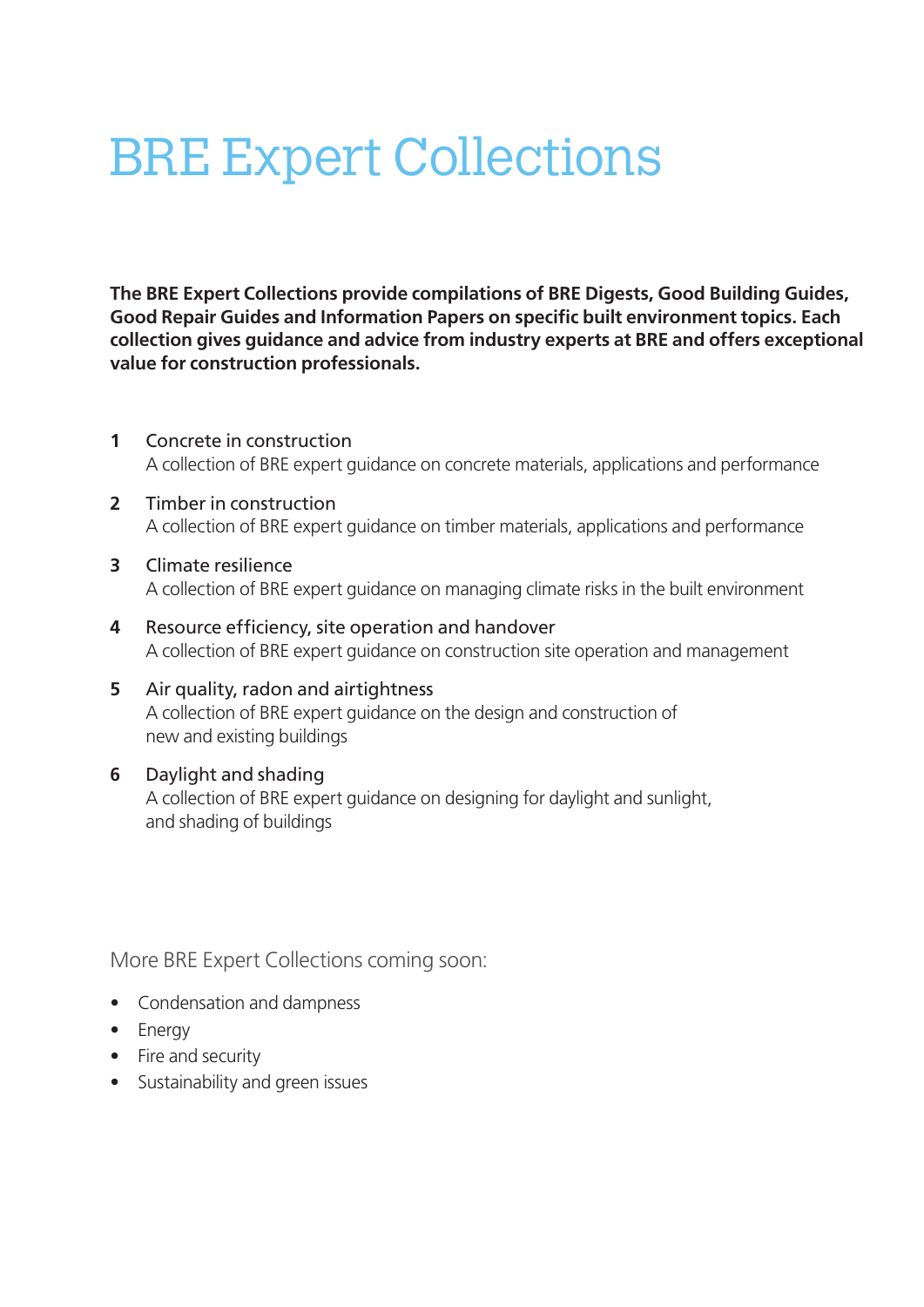# focus on materials

Build a sustainable future with these titles from IHS BRE Press

#### Recognising wood rot and insect damage in buildings

This best-selling book retains its popular spiral-bound format, giving clear and authoritative guidance on the process of inspecting buildings for timber damage and on identifying the causes. BR 453

#### Multi-storey timber frame buildings: a design guide

Essential reading for all building professionals responsible for the design and construction of multi-storey timber frame buildings. Get design and best practice guidance on: structural stability and robustness, fire safety, differential movement, construction benchmarking, the construction process and building tolerances. BR 454

#### A guide to the use of urban timber

**İHS** 

Learn how to make best use of wood residue from the urban timber resource. This illustrated guide gives information on selecting species and processing methods to enable both common and exotic UK urban tree species to enter the solid wood market. FB 50





Order @ www.brebookshop.com or phone +44 (0) 1344 328038 Available in print and pdf format

#### ALSO AVAILABLE

**MULTI-STOREY TIMBER ISLAND** 

Timber-frame dwellings: Section 6 of the Domestic Technical Handbook (Scotland): Energy

A<br>URBAN TIMBUDE LISE O

Find out how timber-frame construction can meet the energy requirements of The Building (Scotland) Regulations. Worked examples are given for different dwelling types and 17 wall, roof and floor constructions. SD 6

Insulation of timber-frame construction: U-values and regulations for the UK, Republic of Ireland and Isle of Man

Explore timber-frame wall construction solutions that are capable of achieving high insulation levels using existing technologies. Timber-frame insulation solutions lend themselves to going significantly beyond the thermal performance requirements of current building regulations, and have the potential to address the future aim of zero-carbon housing. SD 7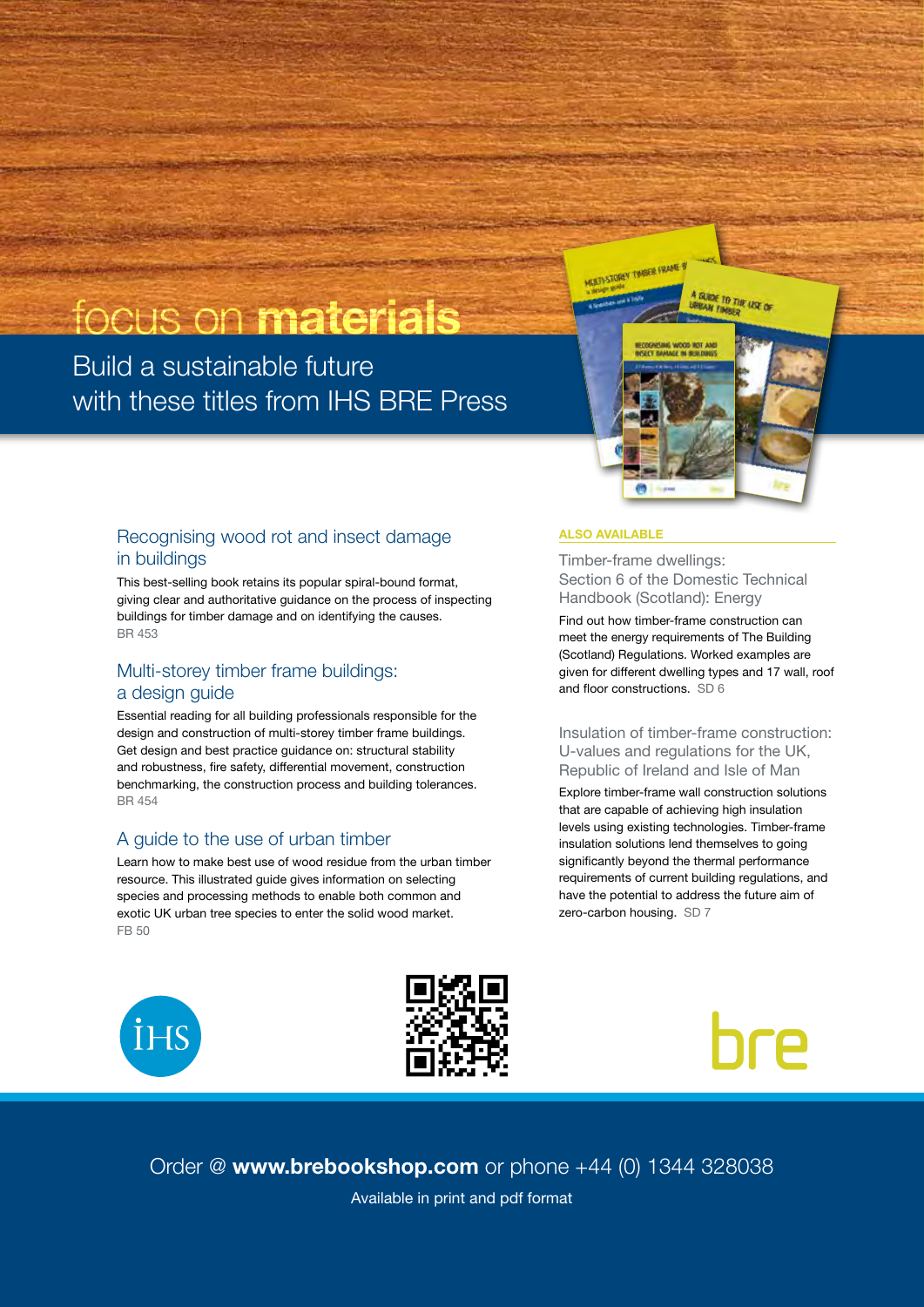# focus on sustainability

Build a sustainable future with these titles from **IHS BRE Press** 

#### Biomass energy: Wood fuel for space and water heating

Investigate the opportunities for using wood fuel for space and water heating in commercial, public and domestic buildings. This report outlines the fuel and boiler options, discusses supply chain, planning and regulations, economics and costs, and includes 24 case studies. FB 36

#### The Green Guide to Specification

Need to reduce the environmental impact of your buildings? This guide is your essential tool for informed and responsible selection of construction materials and components. 4th edition BR 501

#### Environmental impact of biomaterials and biomass

Understand the significant benefits and impacts of biomaterials and biomass over their whole life cycle and identify opportunities for improvements to their environmental performance. This report reviews how biomaterials and biomass have been assessed within The Green Guide to Specification. FB 67

#### ALSO AVAILABLE

#### Low-impact building materials

Learn about the use of low-impact construction materials with these introductory guides. The 5-part set covers hemp lime, straw bale, unfired clay masonry, cross-laminated timber and natural fibre insulation. AP 289 (5-part set)

THE GREEN GLIDE TO SPECIFICATION

#### Responsible sourcing of materials in construction

Concise straightforward guidance on how to go about the responsible sourcing of construction products. It gives an update of a fast-moving area for anyone who owns or is accountable for the construction, refurbishment or maintenance of buildings. IP 3/13







Order @ www.brebookshop.com or phone +44 (0) 1344 328038 Available in print and pdf format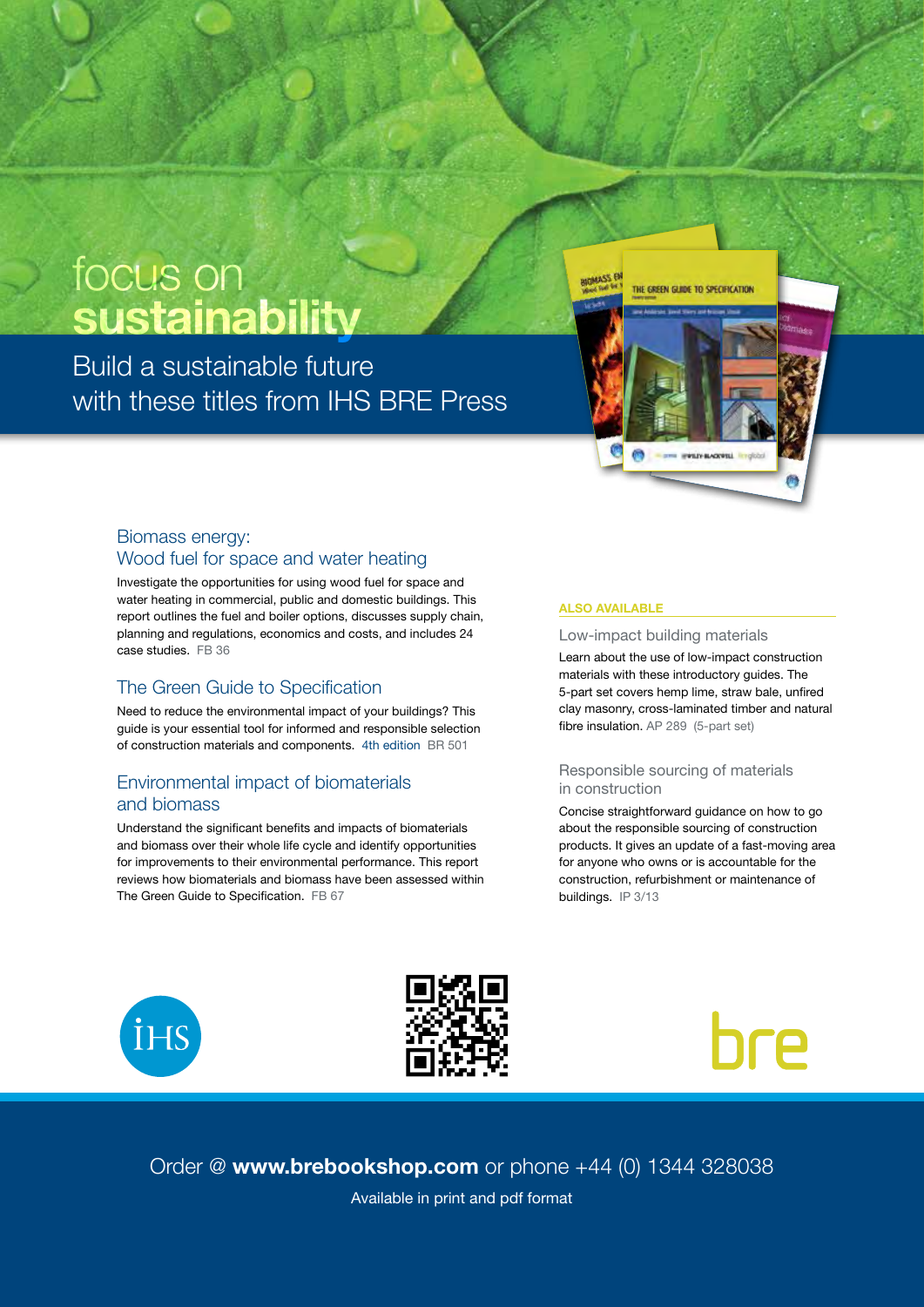# Build to last with the BRE Building Elements series focus on building elements

The BRE Building Elements series provides more than 1500 pages of extensively illustrated practical details, descriptions and best practice advice provide an essential reference for all building professionals.

#### Roofs and roofing

Learn about the materials and production methods used to construct roofs and roofing. Focus on the features that ensure good performance and the things that go wrong so that they can be avoided. 3rd edition BR 504

#### Floors and flooring

Find out what to look for as good and bad features of floors and flooring. Get guidance on all floors, including screeds and underlays, as well as a range of finishes. BR 460

#### Foundations, basements and external works

Review practical details and best practice about those parts of buildings in direct contact with the ground: foundations, piles, basements, drains, supply of utilities and boundary walls. BR 440

#### Building services

Explore the gamut of fuelled, piped, ducted, wired and mechanical facilities which extend over the whole age range of the UK's building stock. BR 404

**ROOFS AND ROOFING** 

Floors and

#### Walls, windows and doors

Get practical guidance on the main vertical building elements, both external and internal, including walls, windows, doors, separating walls, partitions and internal doors. BR 352

#### Understanding dampness

Identify the causes of dampness, explore its effects and learn how to provide remedial measures. Discover how to tackle problems that exist in spite of all the available technical advice. BR 466







Order @ www.brebookshop.com or phone +44 (0) 1344 328038

Available in print and pdf format and as individual books or as a set of 6 Quote ref. AP 243 to buy all 6 books for £195 (a saving of £85!)